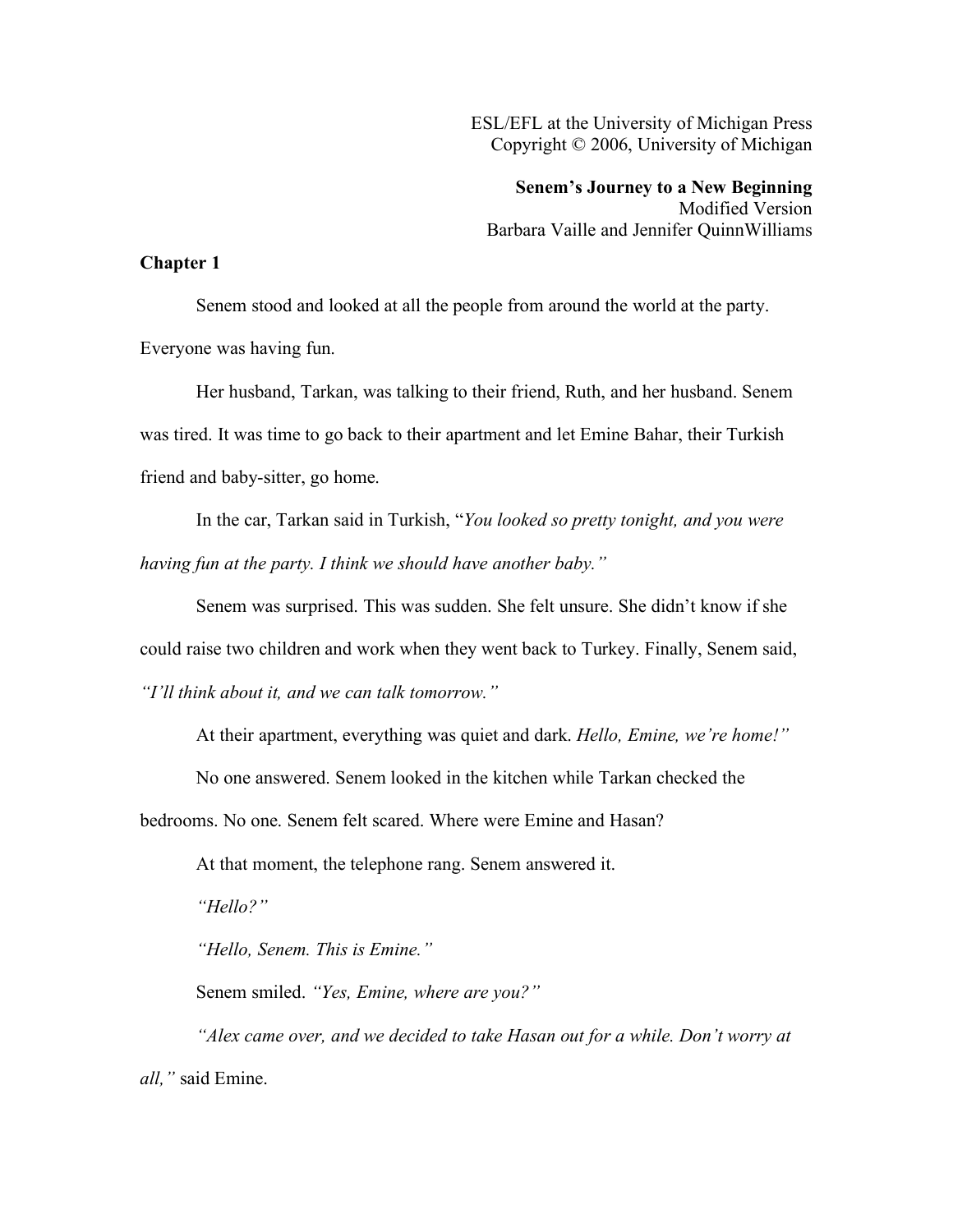*"Emine, it's past Hasan's bedtime. My English class starts tomorrow, and he has pre-school. I think you should come home now."*

There was a pause. Then Senem heard Hasan. *"Mama, we're playing trip! We're driving in the car to special places! We had ice cream and we're going swimming when we get to the hotel!"*

Senem laughed, nervously. *"Staying in a hotel?"*

Tarkan was getting upset as Senem talked. Then Emine spoke again: *"Just don't worry about us. We'll probably be back later. Goodbye, Senem."* She hung up.

*"Did she hang up?"* shouted Tarkan. "*Call her back. Tell them to come home."* Senem dialed Emine's cell phone number. There was no answer.

*"Call Alex,"* said Tarkan.

*"I don't know his number. I don't even know his last name. Oh, Tarkan, what should we do? Should we go and look for them?"*

*"Where? They could be anywhere."*

Senem sat next to Tarkan. Her voice shook. *"This afternoon Emine was crying. She said she will miss Hasan when she goes back to Turkey next week. This situation reminds her of her nephew. He used to live in Turkey, but now he lives in Germany, and she never gets to see him. I told her she would see Hasan in a year when we return. She is afraid he won't remember her. She told me she is working so hard to finish her classes. And Alex wants her to stay and marry him. Emine told him she was not ready. After our talk, I thought Emine was okay."*